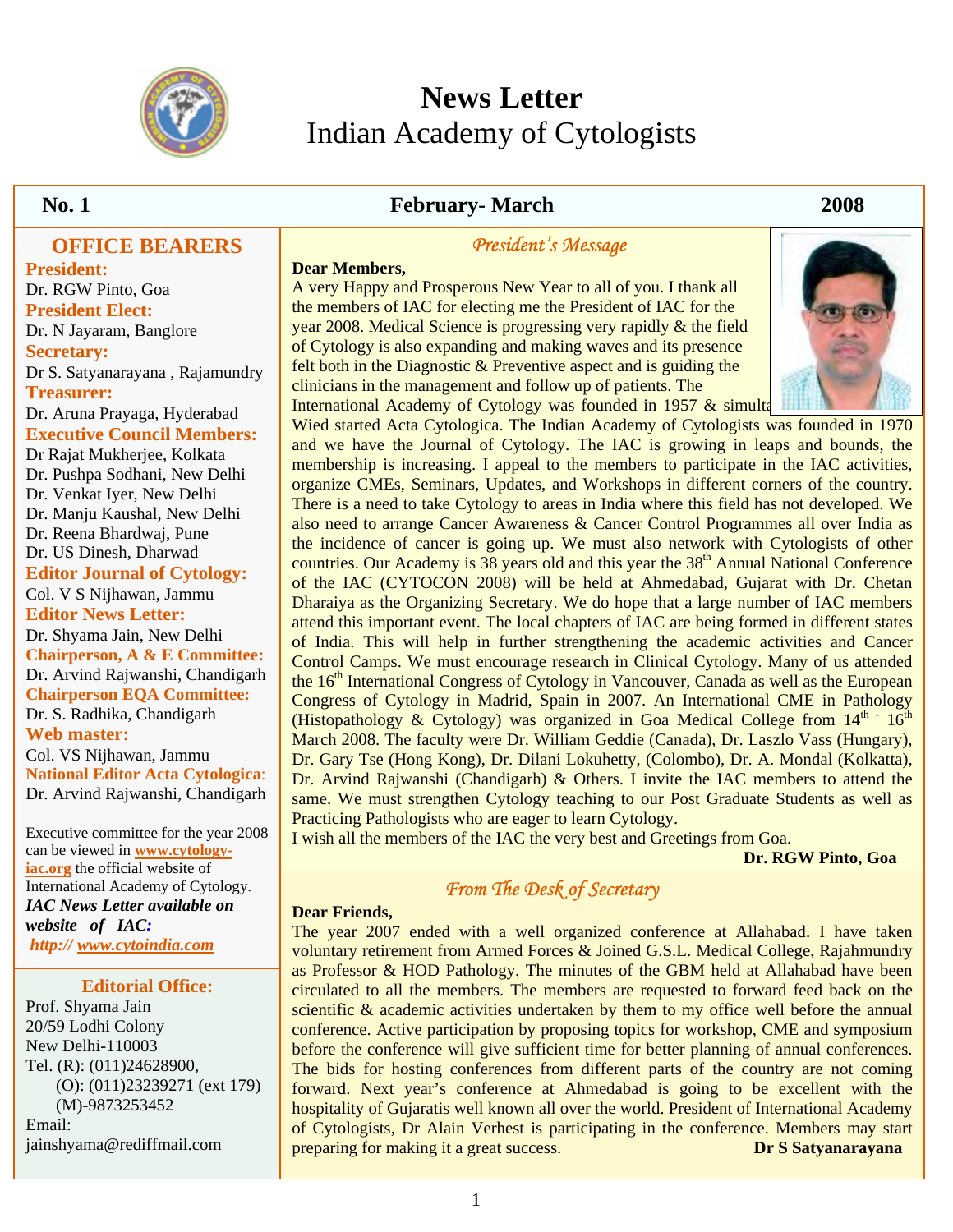## *Editorial*

#### *Dear Friends,*

*Wishing you a very Happy Holi to all of you. I completed the 1st year of my tenure as an Editor-Newsletter of IAC with your timely help and support. Please provide inputs and brief write- ups regularly for the News Letter.*

*Dr. Shyama Jain*

## **Awardees for the year 2007**

**Nalini Bai Thakkar:** Dr Paari Murugan, Pondicherry **Jwala Devi Award:** Mr S Pathuthara, Mumbai **Bhasker Reddy Award:**  Ms Vinita Mayekar **Academy oration Award:**  Dr. B Chandralekha **Ernest Fernandes Award:** Dr. Shyama Jain (Delhi) **IAC fellowship** for year 2008: Dr. Ritu Singhal (Bhopal)

## *Light Source*



**Dr Kusum Kapila**  MD, FIAC, FAMS,

Dr K. Kapila has been honoured by International Acedemy of Cytology for her extensive contribution in the field of cytology.

(*Cyto Paths*; Acta Cytol (Suppl) 2007; 51

#### **EQA program 2008**

All laboratories accredited by IAC are required to participate in the EQA program. This year selected representative images of the cases will be put on website, www. cytoindia. com. Even individuals are welcome to participate online. The aim of this program is to ensure quality in reporting of cytology smears especially gynecology cytology across laboratories in the country. I also request all the laboratories to send me the cases of cervical pap smears with adequate follow up information for inclusion in the EQA

 **Dr. Radhika Srinivasan** Chairperson, EQA Program Dept of Cytology & Gynaecology Pathology, PGIMER, Chandigarh.

# **Highlights of CYTOCON 2007, 37th Annual Conference of IAC, MLN Medical College, Allahabad**

The annual conference of Indian Academy of Cytologists was held from  $29<sup>th</sup>$ November to 02<sup>nd</sup> December 2007 at Allahabad, located at the confluence of three holy rivers. On the first day two workshops were arranged. Dr Ravi Mehrotra moderated the workshop on 'Fluid cytology and Dr MM Kamaal conducted the workshop on 'Viral infections of cervix'. CME on Cytology of Renal and Adrenals was conducted by Dr RGW Pinto. Symposium on soft tissue tumors was moderated by Dr Arvind Rajwanshi, President of the academy. Prof S R Orell, Richard DeMay and Carlos Bedrossian spoke as invited faculty from abroad. Award paper sessions and free paper sessions were held on  $3<sup>rd</sup>$  day of the conference. 'Ernest Fernandes' Diagnostic Slide Seminar' was delivered by Dr. Shyama Jain, New Delhi.

 Organizing committee of CYTOCON 2007 has given prizes for oral and poster sessions. In Oral Paper Session I, Dr Anuradha Kusum (Dehradoon) got first prize and Dr Malti Kumari (Lucknow) got II prize. In Oral paper session II, Dr Upasana Gautam (Chandigarh) got I prize while Dr Reena Bharadwaj got II prize. In poster sessions, Dr Sanjay M Chauhan (Nagpur), Dr P Malhan (Delhi), Dr R Mannan (Allahabad) got first prizes and Dr S Kushwaha (Agra), Dr S Sen (Delhi), Dr Leena dennis Joseph (Chennai) got second prizes.

 Over 300 delegates from all parts of the country attended the conference. Delegates also enjoyed the site seeing of the city which has rich historical heritage and religious value. The hospitality shown by Dr Ravi Mehrotra and his team was commendable. The images of the conference can be viewed at: **www.cytologyiac.org/newsletter** The conference ended with welcome to Dr. Chetan Dhariya, who will be hosting the CYTOCON 2008 at Ahmedabad from 13 to 16 Nov 2008.

> **Dr S Satyanarayana,** Secretary IAC

# FICP, FRCPath, **Accreditation and Examination Committee**

Notice for National Examination for Cytotechnician & Cytotechnologist for 2008:

- 1. All the information is available on website http://www.cytoindia.com.Candidates can download the syllabus, eligibility criteria application form, from the website.
- 2. Venue of examination: Department of Cytology and Gynaecology Pathology, PGIMER, Chandigarh.
- 3. Dates of examination: September 8,  $9<sup>th</sup>$  2008
- 3. The last date for supply of application: June 15, 2008.The completed applications must reach the undersigned by June 30,2008

**Note:** The candidates should come prepared to stay for 2 days. No TA/DA will be paid for coming to attend the examination. No boarding/ lodging arrangement will be made by the organizers.

#### **A&E committee:**

All the information regarding A&E committee that is accreditation criteria, application form for lab accreditation and examination, format for sending progress report etc. is also available on the website.

 **Dr. Arvind Rajwanshi,** 

Chairman, A&E committee Department of Cytology & Gynaecology Pathology, PGIMER, Chandigarh.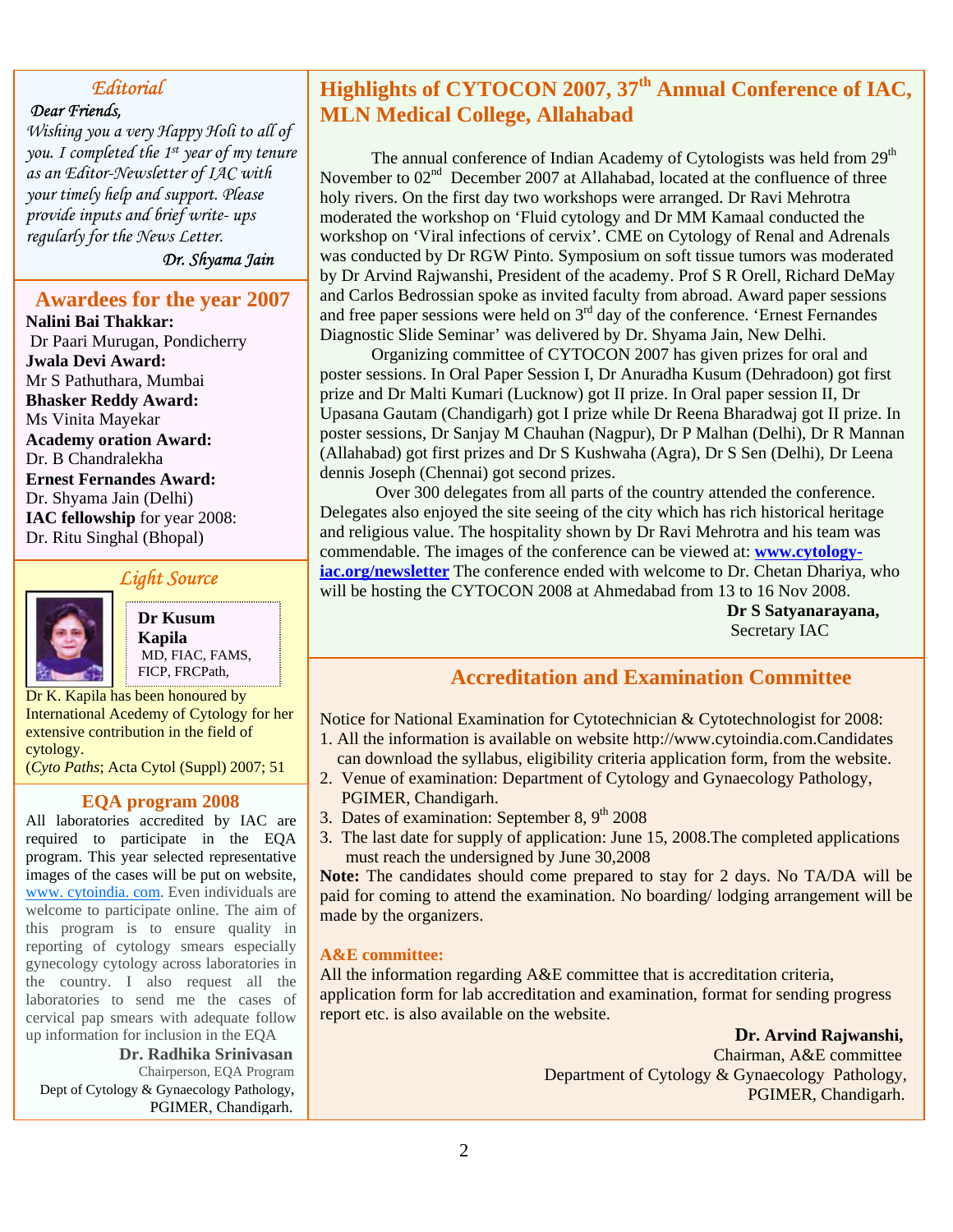| <b>Satya Monga Award</b><br>The award is for the best paper<br>in<br>published<br>the<br>field<br>on<br>immunocytochemistry<br>Last date for entry: 30.09.2008<br><b>Regulations:</b><br>1. Publication should be after 2005<br>2. Publication should be in<br>Indexed medical journal /<br>Journal of Cytology<br>3. Candidate must be the author/<br>co-author of article<br>4. Applicant should submit in<br>writing permission from all<br>co-authors for entering the<br>paper for award | <b>Nomination for election of IAC office bearers</b><br>Nominations on plain typed sheets are invited in the format given below for<br>the following posts with Bio data, and sent to the Secretary IAC.<br><b>President Elect:</b> 1 post (One year tenure)<br>1 post (Three years tenure)<br>Treasurer:<br><b>Eligibility criteria:</b><br>i) President elect should be an active member of IAC for 10 years with no<br>dues. President elect & treasurer should have served as an executive member<br>for at least one term of 3 years.<br>ii) Should have attended three/more GBM in the last 5 years.<br><b>Time Table for IAC election</b><br>Receipt of nominations<br>Information to contestants for the same post by / before<br>Withdrawal of nomination | : 15.7.08<br>: 31.7.08<br>: 14.8.08 |  |  |
|-----------------------------------------------------------------------------------------------------------------------------------------------------------------------------------------------------------------------------------------------------------------------------------------------------------------------------------------------------------------------------------------------------------------------------------------------------------------------------------------------|--------------------------------------------------------------------------------------------------------------------------------------------------------------------------------------------------------------------------------------------------------------------------------------------------------------------------------------------------------------------------------------------------------------------------------------------------------------------------------------------------------------------------------------------------------------------------------------------------------------------------------------------------------------------------------------------------------------------------------------------------------------------|-------------------------------------|--|--|
| 5. Reprint of the article should be<br>sent to the Secretary IAC:<br>Dr. S Satyanarayana, Prof. & Head<br>Department of Pathology<br><b>GSL Medical College</b><br>NH-5, Rajahmundry - 533294<br>Mobile: 09704198470                                                                                                                                                                                                                                                                          | Dispatch of ballot papers on / before<br>: 1.9.08<br>: 15.10.08<br>Return of ballot papers by<br>Scrutiny and counting<br>: 20.10.08<br>Declaration of results: At the time of General Body Meeting or executive<br>meeting during the 38 <sup>th</sup> Annual Conference of IAC at Ahmedabad, Nov. 2008                                                                                                                                                                                                                                                                                                                                                                                                                                                           |                                     |  |  |
| Fax: 0883-2484888<br><b>IAC Fellowship</b><br>The IAC offers fellowship<br>for<br>training the doctors practicing in<br>India.<br>Last date for receipt of completed<br>applications: 31. 10. 2007<br>No. of fellowship - 1<br>Those interested may apply to<br>Secretary IAC:<br>Dr. S. Satyanarayana                                                                                                                                                                                        | <b>Bio-data of candidate:</b> It should be under the following headings-<br>1. Name of the candidate<br>2. Duration $&$ type of membership<br>3. Contribution to IAC<br>4. Contribution in the field of Cytology<br>5. Address for Correspondence (off & res):<br>6. Telephone No<br>: Off.<br>7. Email address<br><b>Format of Nomination Paper</b><br>Name, Signature of the Proposer                                                                                                                                                                                                                                                                                                                                                                            | Res.<br>Fax.                        |  |  |
| <b>IAC Logo Contest</b><br>General body decided to change the<br>logo of our Academy. Designer of<br>the selected logo will get an<br>attractive prize during the next<br>annual conference. Members are<br>requested to design new logo and<br>send to <b>webmaster@cytoindia.com</b>                                                                                                                                                                                                        | Name, Signature of the Seconder<br>Name, Signature of the Candidate<br><b>Important:</b> No nominations without signatures will be accepted<br>All nominations received electronically will be rejected<br>$C_1, C_2, C_3, C_4, C_5, C_6, C_7$                                                                                                                                                                                                                                                                                                                                                                                                                                                                                                                     |                                     |  |  |

# *Thought of the 'Letter'*

*Success is not measured by what you accomplish, but by the opposition you have encountered, and the courage with which you have maintained the struggle against overwhelming odds.*